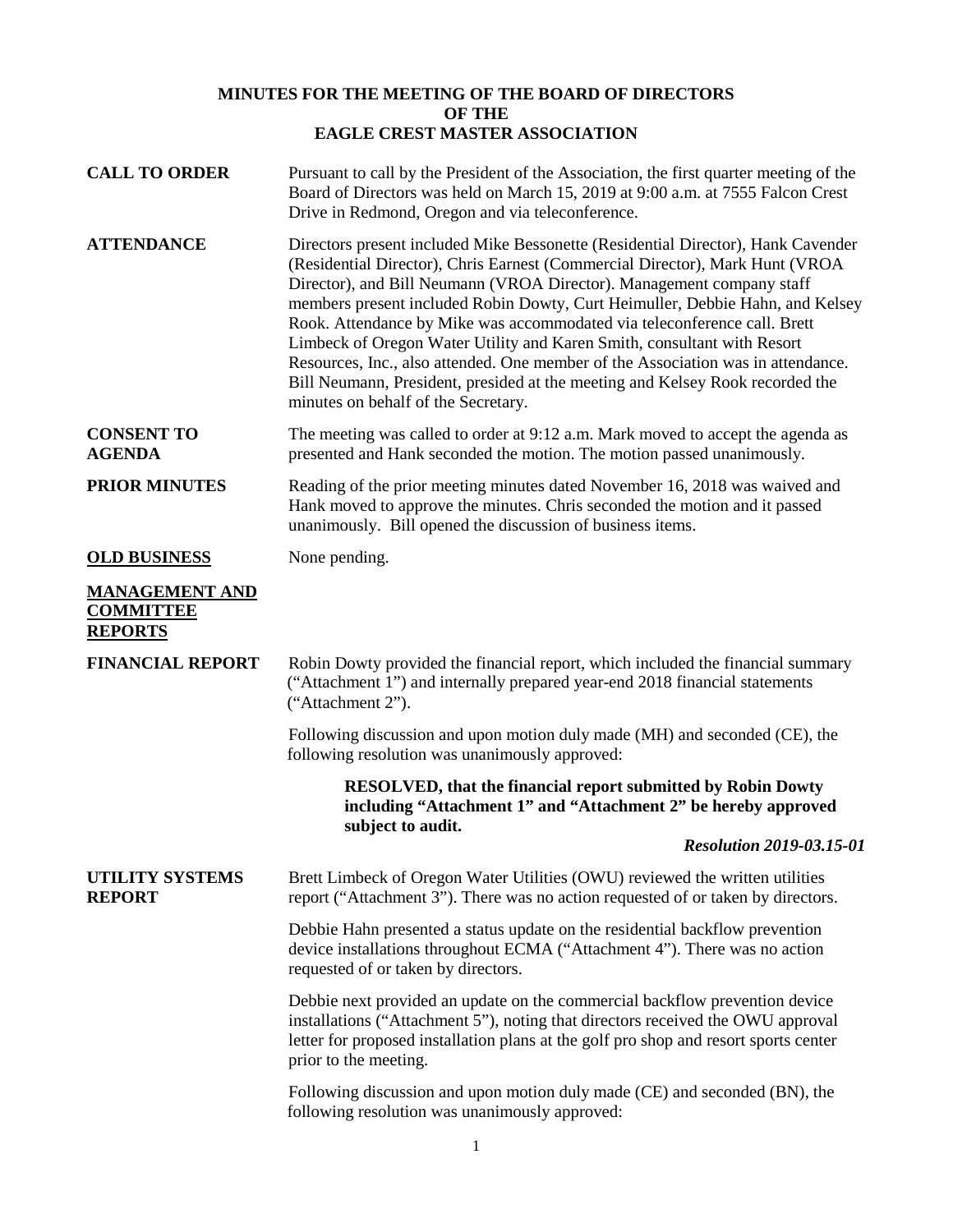|                                                                 | <b>RESOLVED, that the proposal for backflow prevention device</b><br>installation at the Resort Sports Center be approved as presented, at a<br>budget not to exceed \$7,200, to be paid from the Sports Center<br>operating fund.                                                                                                                                                                                                                                                                                                                                                                                                                                                                                                                                |
|-----------------------------------------------------------------|-------------------------------------------------------------------------------------------------------------------------------------------------------------------------------------------------------------------------------------------------------------------------------------------------------------------------------------------------------------------------------------------------------------------------------------------------------------------------------------------------------------------------------------------------------------------------------------------------------------------------------------------------------------------------------------------------------------------------------------------------------------------|
|                                                                 | <b>Resolution 2019-03.15-02</b>                                                                                                                                                                                                                                                                                                                                                                                                                                                                                                                                                                                                                                                                                                                                   |
|                                                                 | Following discussion and upon motion duly made (MH) and seconded (CE), the<br>following resolution was unanimously approved:                                                                                                                                                                                                                                                                                                                                                                                                                                                                                                                                                                                                                                      |
|                                                                 | RESOLVED, that the proposal for backflow prevention device<br>installation at the Resort Pro Shop be approved as presented, with the<br>water meter relocation to be paid from the Utility operating fund and<br>the device installation to be paid by the tenant.                                                                                                                                                                                                                                                                                                                                                                                                                                                                                                |
|                                                                 | <b>Resolution 2019-03.15-03</b>                                                                                                                                                                                                                                                                                                                                                                                                                                                                                                                                                                                                                                                                                                                                   |
| <b>UTILITIES SYSTEM</b><br><b>AGREEMENT</b>                     | Karen Smith, reporting for Resort Resources, Inc., reviewed her memo regarding<br>the Oregon Water Utilities Systems Management Agreement ("Attachment 6").<br>Karen reported that the agreement dates back to 1993 and would benefit from a<br>review and update. The Board directed Karen to engage association attorney<br>Michelle De Rosa to perform a legal review of the agreement.                                                                                                                                                                                                                                                                                                                                                                        |
| <b>OPERATIONS</b><br><b>REPORT</b>                              | Debbie Hahn presented the written operations report ("Attachment 7") and noted<br>there are no insurance claims to report. The Board discussed two requests from the<br>Estate Homesites Owners Association. The Board directed management to<br>periodically inspect the Thunderbird Court common areas and consider adding<br>native vegetation such as blue fescue grasses if weed abatement cannot be achieved<br>with spraying alone. Management shall seek approval from the Board President for<br>any proposed costs for planting in this area. The Board further directed<br>management to add parking stall striping at the mailbox station on Mountain Quail<br>Drive with assistance from Residential Directors Mike Bessonette and Hank<br>Cavender. |
|                                                                 | Hank noted that repeated encroachments onto ECMA common property have taken<br>place, notably the placement of unapproved signage along the river trail and<br>evacuation routes. The Board directed management to contact the EHOA Manager<br>to coordinate evacuation signage design and placement in conjunction with the<br>Environmental Control Committee review. Management will send a notification to<br>ECMA sub-associations reminding them of the proper procedure for requests to<br>alter or improve ECMA common property. If signage continues to be erected along<br>the river trail, management will consider adding trail cameras at those locations.                                                                                           |
| <b>RESERVE EXPENSE</b><br><b>REPORT-2018</b><br><b>CLOSEOUT</b> | Karen Smith, reporting for Resort Resources, Inc., reviewed the Evaluation of<br>Reserve Account Expenditures vs. Budget per 2018 Reserve Study ("Attachment"<br>8"), reporting there is one variance requiring director approval for the golf restroom<br>roof replacement.                                                                                                                                                                                                                                                                                                                                                                                                                                                                                      |
|                                                                 | Following discussion and upon motion duly made (MH) and seconded (CE), the<br>following resolution was unanimously approved:                                                                                                                                                                                                                                                                                                                                                                                                                                                                                                                                                                                                                                      |
|                                                                 | <b>RESOLVED, that the "Evaluation of Reserve Account Expenditures"</b><br>vs. Budget per 2018 Reserve Study" ("Attachment 8") be hereby<br>approved, including the variance as noted on the report.<br>010.0215.04                                                                                                                                                                                                                                                                                                                                                                                                                                                                                                                                                |

*Resolution 2019-03.15-04*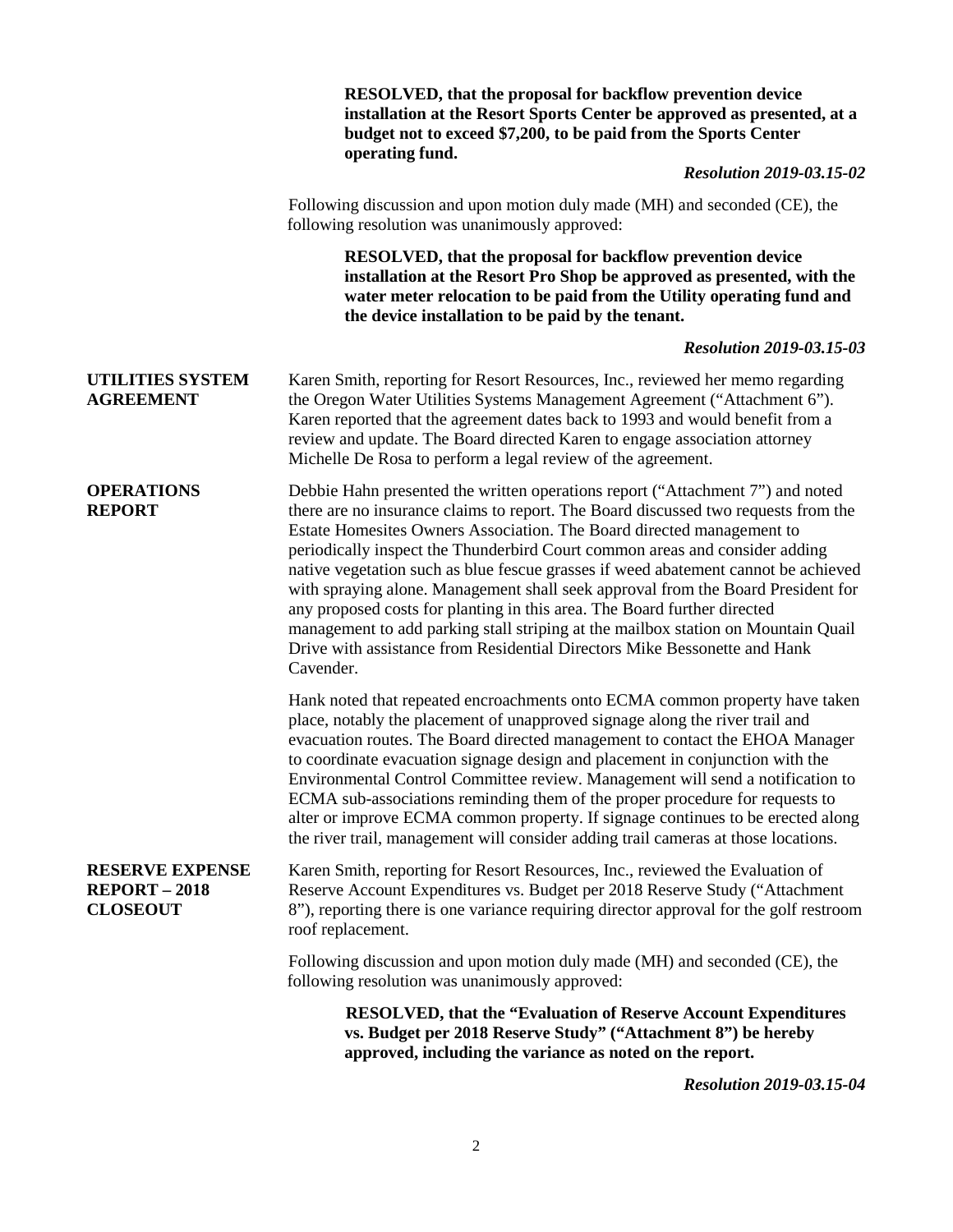| <b>GOLF OVERSIGHT</b><br><b>COMMITTEE</b>                         | Mike Bessonette, Golf Oversight Committee chairperson, provided a verbal review<br>of the 2019 board-approved projects. Mike reported that the golf course tenant has<br>made several capital purchases recently including new greens maintenance<br>equipment and a new golf cart fleet. There was no action requested of or taken by<br>directors.                                        |
|-------------------------------------------------------------------|---------------------------------------------------------------------------------------------------------------------------------------------------------------------------------------------------------------------------------------------------------------------------------------------------------------------------------------------------------------------------------------------|
| <b>ENVIRONMENTAL</b><br><b>CONTROL</b><br><b>COMMITTEE</b>        | Debbie Hahn provided a verbal report on behalf of Jim Madison, Environmental<br>Control Committee chairperson. Three recent applications were granted approval<br>by the committee, including a WorldMark storage addition, a unit remodel and<br>addition at Fairway Vista Estates, and tree removal at the Resort Sports Center. Bill<br>noted that Shan Hartford's term is up this year. |
|                                                                   | Following discussion and upon motion duly made (BN) and seconded (MH), the<br>following resolution was unanimously approved:                                                                                                                                                                                                                                                                |
|                                                                   | <b>RESOLVED, that Shan Hartford be reappointed to the Environmental</b><br>Control Committee, with a 3-year term expiring March 2022.                                                                                                                                                                                                                                                       |
|                                                                   | <b>Resolution 2019-03.15-05</b>                                                                                                                                                                                                                                                                                                                                                             |
| <b>COVENANT</b><br><b>COMPLIANCE</b><br><b>COMMITTEE</b>          | Hank reported no new activity from the committee.                                                                                                                                                                                                                                                                                                                                           |
| <b>CONTRACTS</b><br><b>MANAGEMENT</b><br><b>COMMITTEE</b>         | Bill reported that a new chairperson will be selected during the April meeting, at<br>which time the committee will review its 2019 goals and projects.                                                                                                                                                                                                                                     |
| <b>JOINT USE SYSTEMS</b><br><b>EVALUATION</b><br><b>COMMITTEE</b> | Mike provided his Joint Use Systems Evaluation Committee summary<br>("Attachment 9"). No action was requested of or taken by the Board.                                                                                                                                                                                                                                                     |
| <b>SCHEDULED 1st</b><br><b>QUARTER BUSINESS</b>                   |                                                                                                                                                                                                                                                                                                                                                                                             |
| 2019 RESERVE<br><b>EXPENDITURES</b>                               | Karen Smith, reporting for Resort Resources, Inc., provided the Evaluation of<br>Reserve Account Expenditures vs. Budget per 2019 Reserve Study ("Attachment<br>10") requesting approval of planned expenses as indicated by the letter "P".                                                                                                                                                |
|                                                                   | Following discussion and upon motion duly made (MH) and seconded (HC), the<br>following resolution was unanimously approved:                                                                                                                                                                                                                                                                |
|                                                                   | RESOLVED, that the 2019 reserve fund expenses identified as<br>"planned" in the Evaluation of Reserve Account Expenditures vs.<br>Budget per 2019 Reserve Study ("Attachment 10") be hereby approved.                                                                                                                                                                                       |
|                                                                   | <b>Resolution 2019-03.15-06</b>                                                                                                                                                                                                                                                                                                                                                             |
|                                                                   |                                                                                                                                                                                                                                                                                                                                                                                             |

## **UNFINISHED BUSINESS**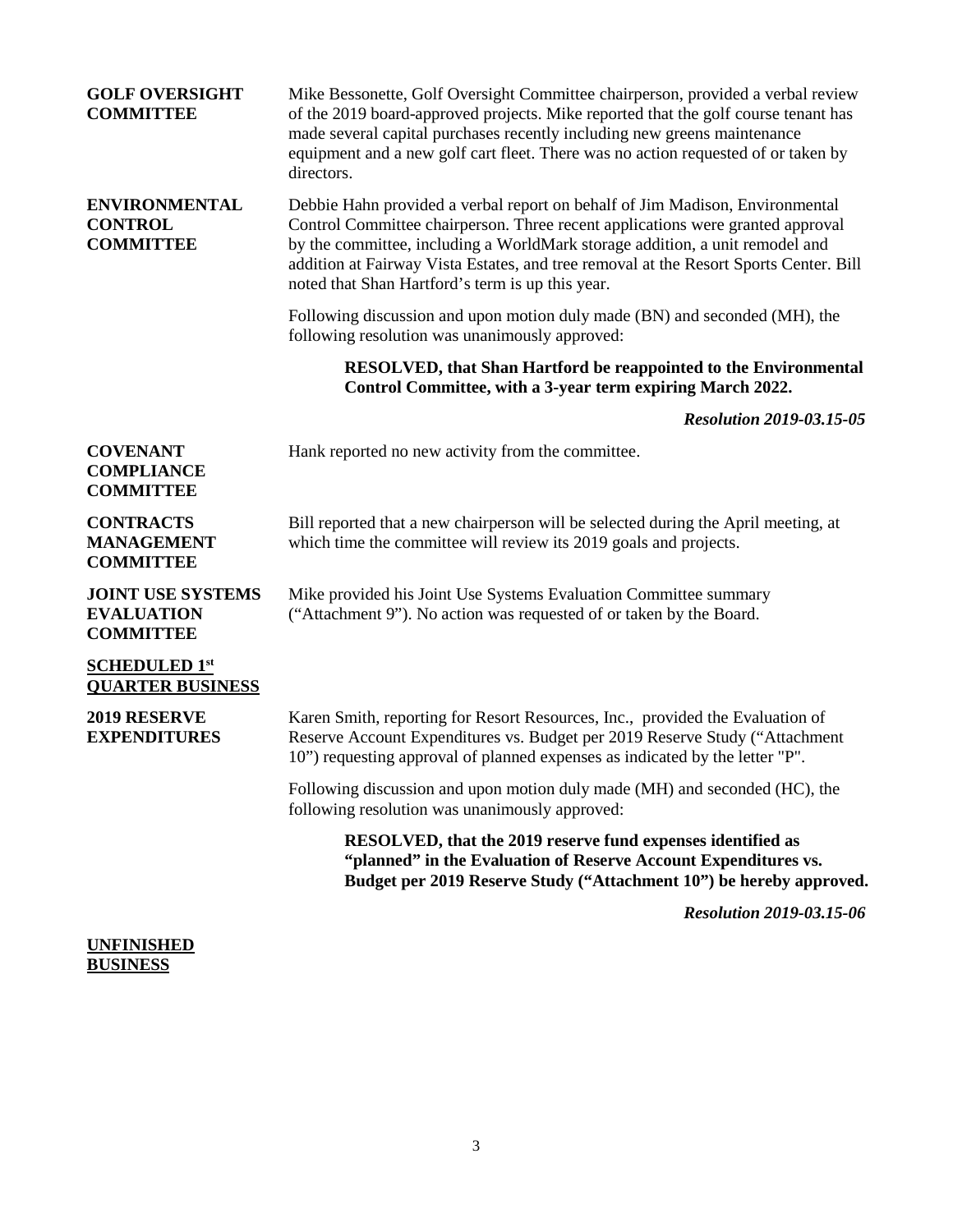| <b>ECMA SEWER</b><br><b>SERVICES</b><br><b>AGREEMENT</b>                   | Karen Smith, reporting for Resort Resources, Inc., presented the revised ECMA<br>Sewer Services Agreement ("Attachment 11"), which included corrections to<br>Exhibits A and F.                                                                                                                                                                                                                                                                       |
|----------------------------------------------------------------------------|-------------------------------------------------------------------------------------------------------------------------------------------------------------------------------------------------------------------------------------------------------------------------------------------------------------------------------------------------------------------------------------------------------------------------------------------------------|
|                                                                            | Following discussion and upon motion duly made (MH) and seconded (CE), the<br>following resolution was unanimously approved:                                                                                                                                                                                                                                                                                                                          |
|                                                                            | RESOLVED, that the amended ECMA Sewer Systems Agreement<br>("Attachment 11") be hereby approved as presented.                                                                                                                                                                                                                                                                                                                                         |
|                                                                            | <b>Resolution 2019-03.15-07</b>                                                                                                                                                                                                                                                                                                                                                                                                                       |
| <b>2019 RESERVE FUND</b><br><b>INVESTMENTS</b><br><b>AUTHORITY</b>         | Following discussion, and upon motion duly made (HC) and seconded (MH), the<br>following resolution was unanimously approved:                                                                                                                                                                                                                                                                                                                         |
|                                                                            | RESOLVED, to adopt the reserve fund investment policy and<br>authorize Robin Dowty, Chris Earnest, and Curt Heimuller to conduct<br>analysis and placement of Eagle Crest Master Association reserve<br>funds, effective for calendar year 2019.                                                                                                                                                                                                      |
|                                                                            | <b>Resolution 2019-03.15-08</b>                                                                                                                                                                                                                                                                                                                                                                                                                       |
| <b>BACKUP POWER</b><br><b>GENERATOR FOR</b><br><b>WATER SYSTEMS</b>        | Curt Heimuller reported no new activity from South West Water Company on this<br>project.                                                                                                                                                                                                                                                                                                                                                             |
| <b>NEW BUSINESS</b>                                                        |                                                                                                                                                                                                                                                                                                                                                                                                                                                       |
| <b>TENNIS</b><br><b>INSTRUCTION</b><br><b>SERVICES</b><br><b>AGREEMENT</b> | Debbie Hahn reviewed the draft services agreement ("Attachment 12") for tennis<br>pro instruction at the Resort Sports Center.                                                                                                                                                                                                                                                                                                                        |
|                                                                            | Following discussion, and upon motion duly made (MH) and seconded (HC), the<br>following resolution was unanimously approved:                                                                                                                                                                                                                                                                                                                         |
|                                                                            | RESOLVED, that the tennis services agreement with Butler Gander be<br>accepted as presented, and that the Board President be authorized to<br>sign on behalf of the ECMA Board.                                                                                                                                                                                                                                                                       |
|                                                                            | <b>Resolution 2019-03-15.09</b>                                                                                                                                                                                                                                                                                                                                                                                                                       |
| <b>SPORTS CENTER</b><br><b>POOLISDE GRILL</b><br><b>SUBLEASE</b>           | Debbie Hahn presented the updated Sports Center Poolside Grill Sublease<br>("Attachment 13"), noting that the same food service vendor is returning for the<br>2019 season.                                                                                                                                                                                                                                                                           |
|                                                                            | Following discussion, and upon motion duly made (BN) and seconded (MH), the<br>following resolution was unanimously approved:                                                                                                                                                                                                                                                                                                                         |
|                                                                            | <b>RESOLVED, that management be authorized to present a sublease of</b><br>the Resort Sports Center food and beverage space to operator<br>Gretchen Thoma based on the same terms and conditions as the<br>previous sublease, with the exception that term be for May 15, 2019 –<br>September 30, 2019; rent for the season shall be \$10/month; and the<br>automobile liability insurance requirement be decreased from<br>\$1,000,000 to \$500,000. |
|                                                                            | <b>Resolution 2019-03-15.10</b>                                                                                                                                                                                                                                                                                                                                                                                                                       |
| <b>SPORTS CENTER</b><br><b>CAPITAL EXPENSE -</b>                           | Debbie Hahn presented a request for the purchase of a tennis ball machine for use at<br>the Resort Sports Center ("Attachment 14"). The machine would be rented to users<br>at a cost of \$25/hour, which is expected to provide a short return on investment after                                                                                                                                                                                   |